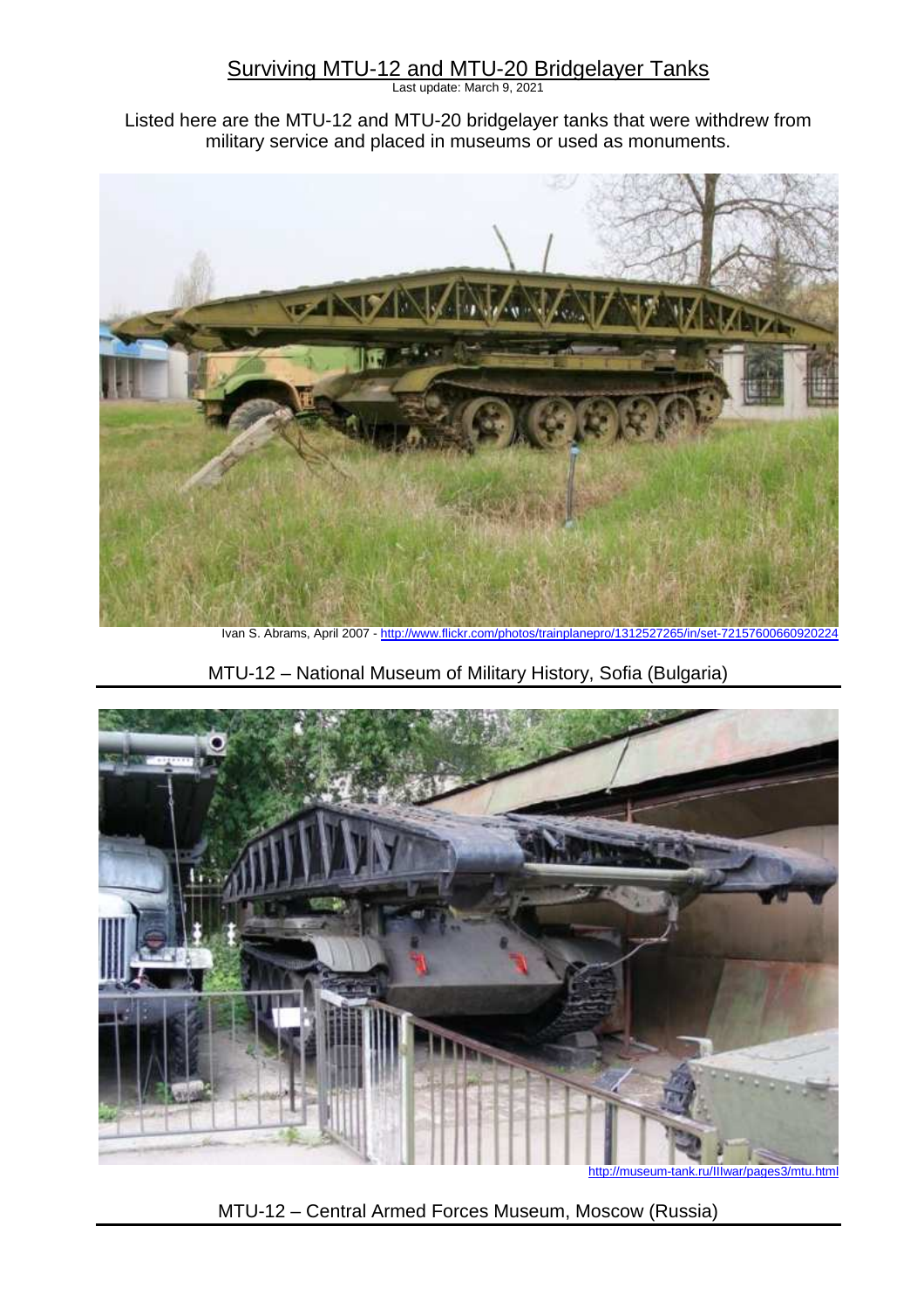

MTU-12 – Military Historical Museum of Artillery, Engineer and Signal Corps, St.-Petersburg (Russia)



MTU-12 – Инженерный, Krasnogorsky District, Moscow Oblast (Russia)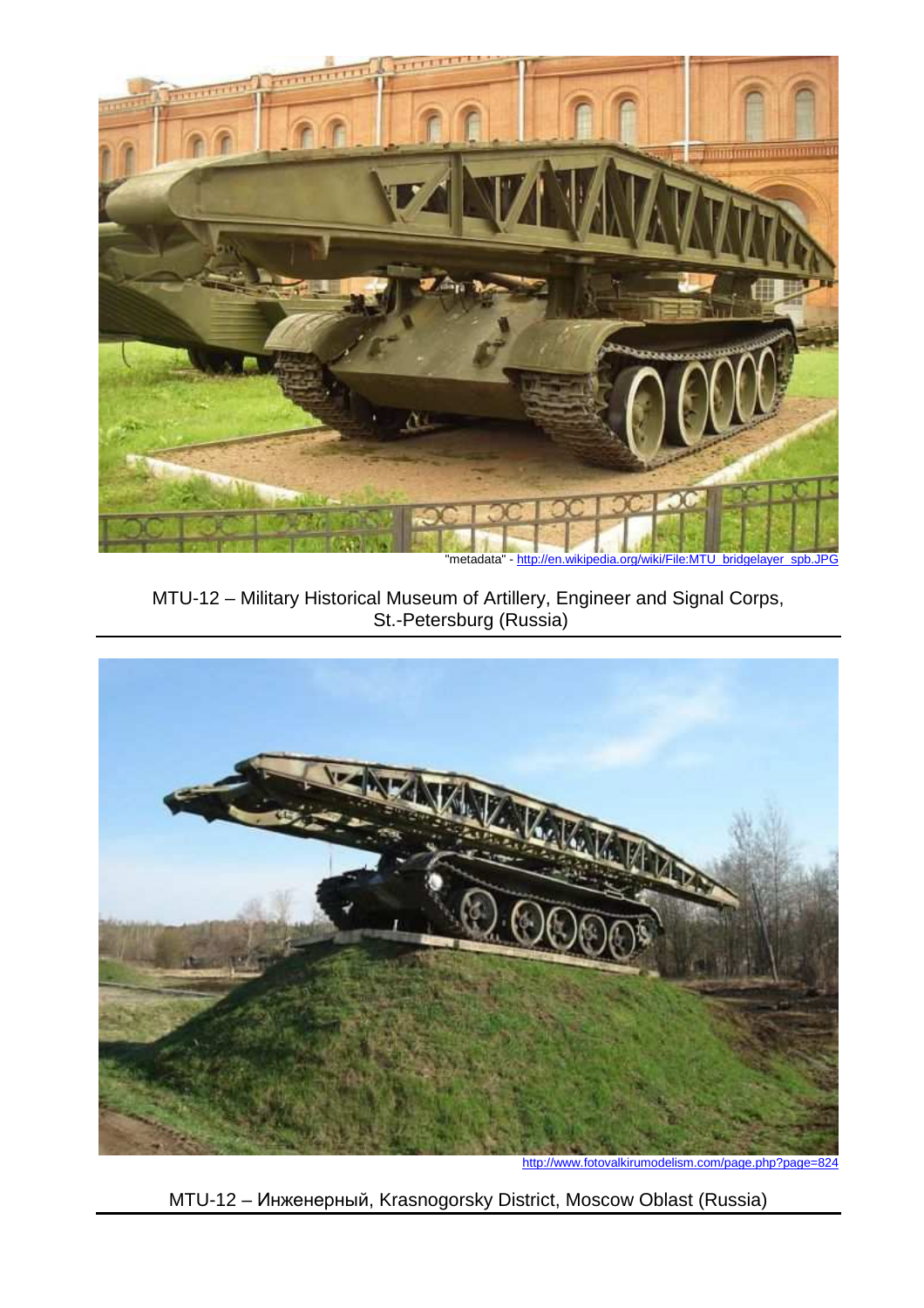

### MTU-20 (Ps 731-4) – Pioneer Museum, Miehikkälä (Finland)



"402\_bridgelayer", September 2015 - https://www.flickr.com/photos/16929453@N07/21497208268

MTU-20 (Ps???-?) – Finnish Armour Museum, Parola (Finland)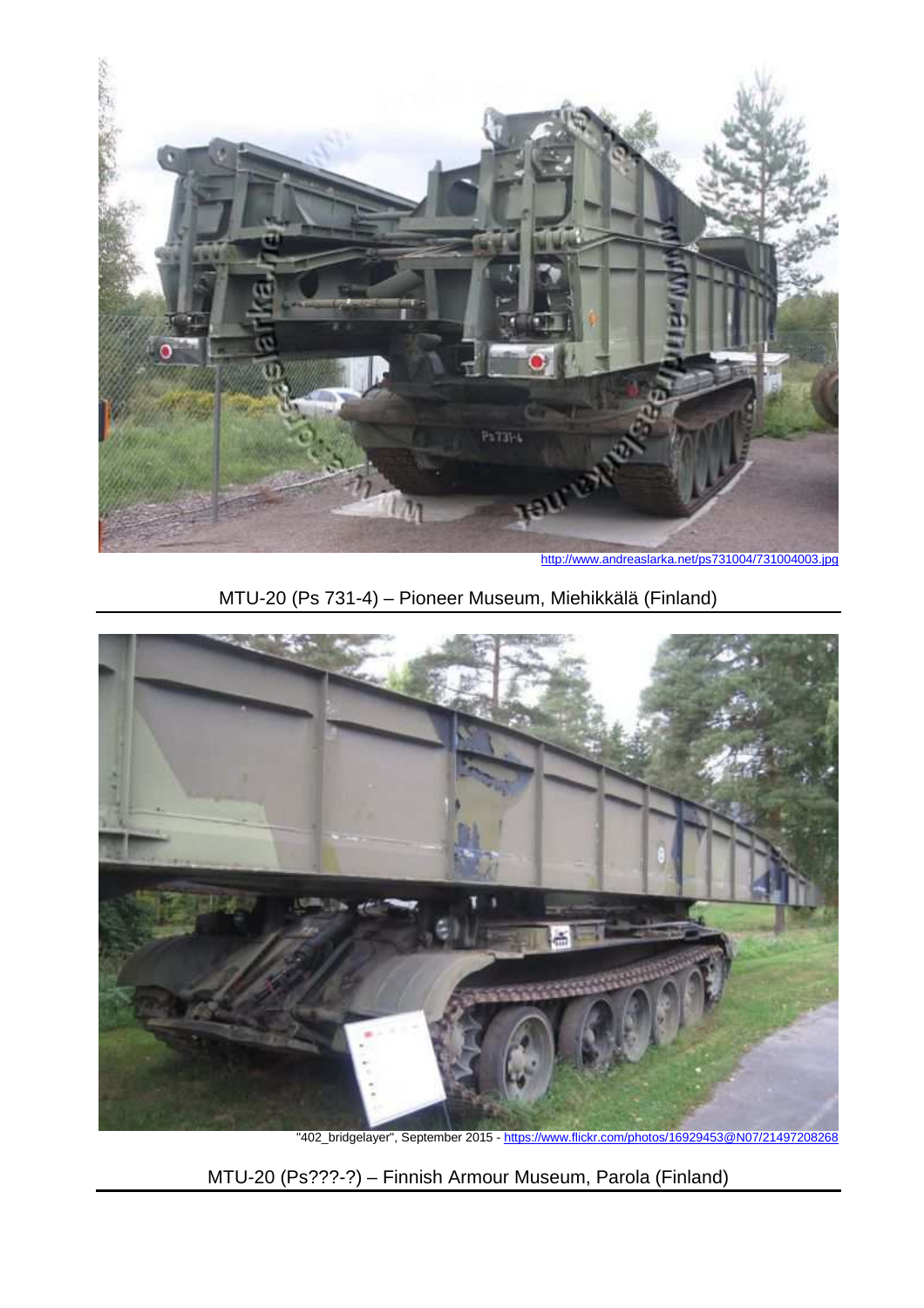

"Bukvoevd", May 2006 - http://en.wikipedia.org/wiki/File:MTU-20-latrun-2.jpg

# MTU-20 – Yad la-Shiryon Museum, Latrun (Israel)



"sam\_rain" - http://photo.qip.ru/users/d.samoylov/115444584/129814551/#mainImageLink

MTU-20 – "Stalin Line" Museum, Zaslavl, Minsk Voblast (Belarus)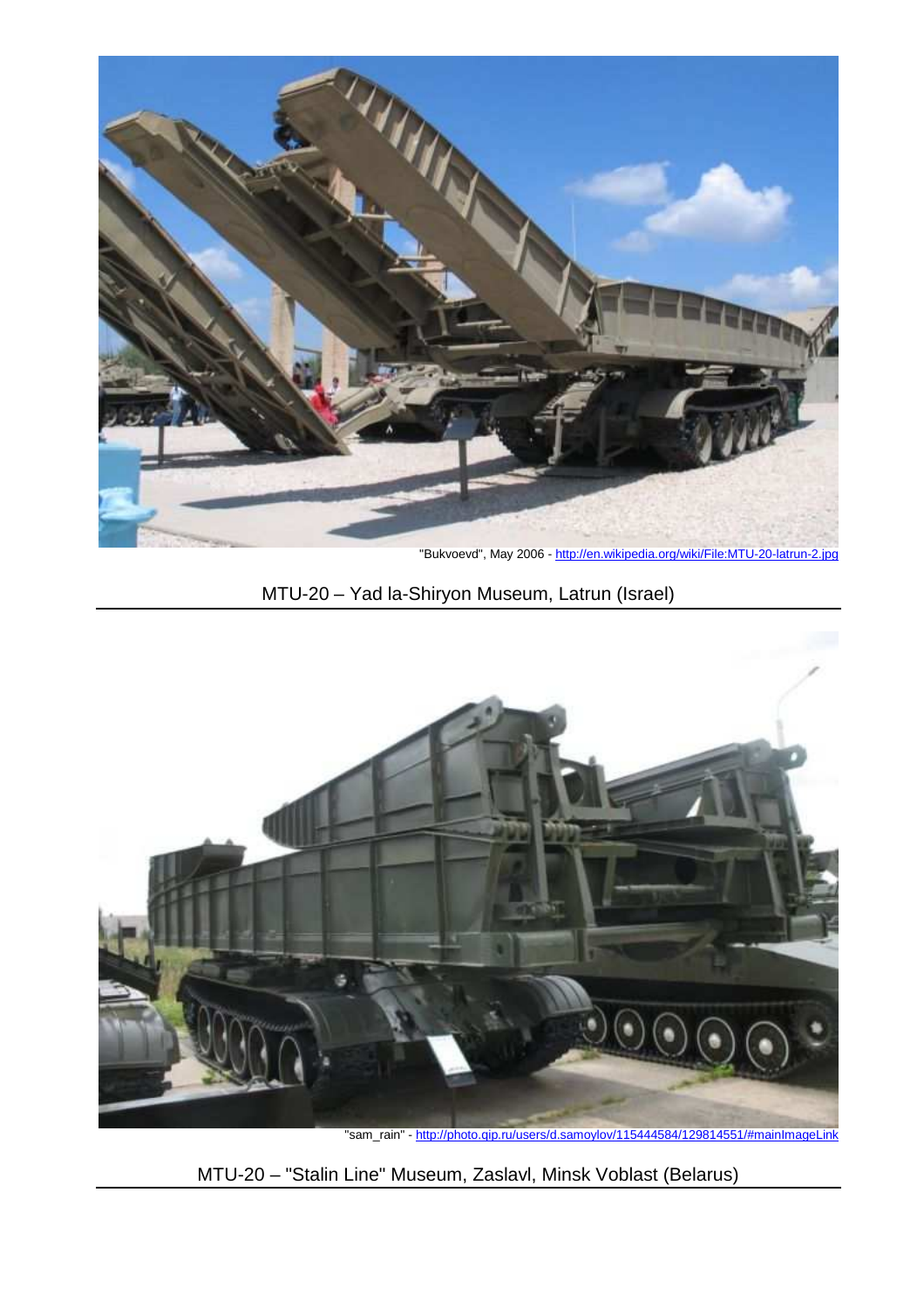

http://asrmod.ru/travels/za-predely-oblasti/1044-volzhskij-ekspozitsiya-tekhniki-inzhenernykh-

MTU-20 – Exposition of engineering military equipment at the memorial "Nameless victims of the war" - Civil and Great Patriotic War,Volzhsky, Volgograd Oblast (Russia)



MTU-20 – Park Patriot in Kamensk-Shakhtinsky, Rostov Oblast (Russia)